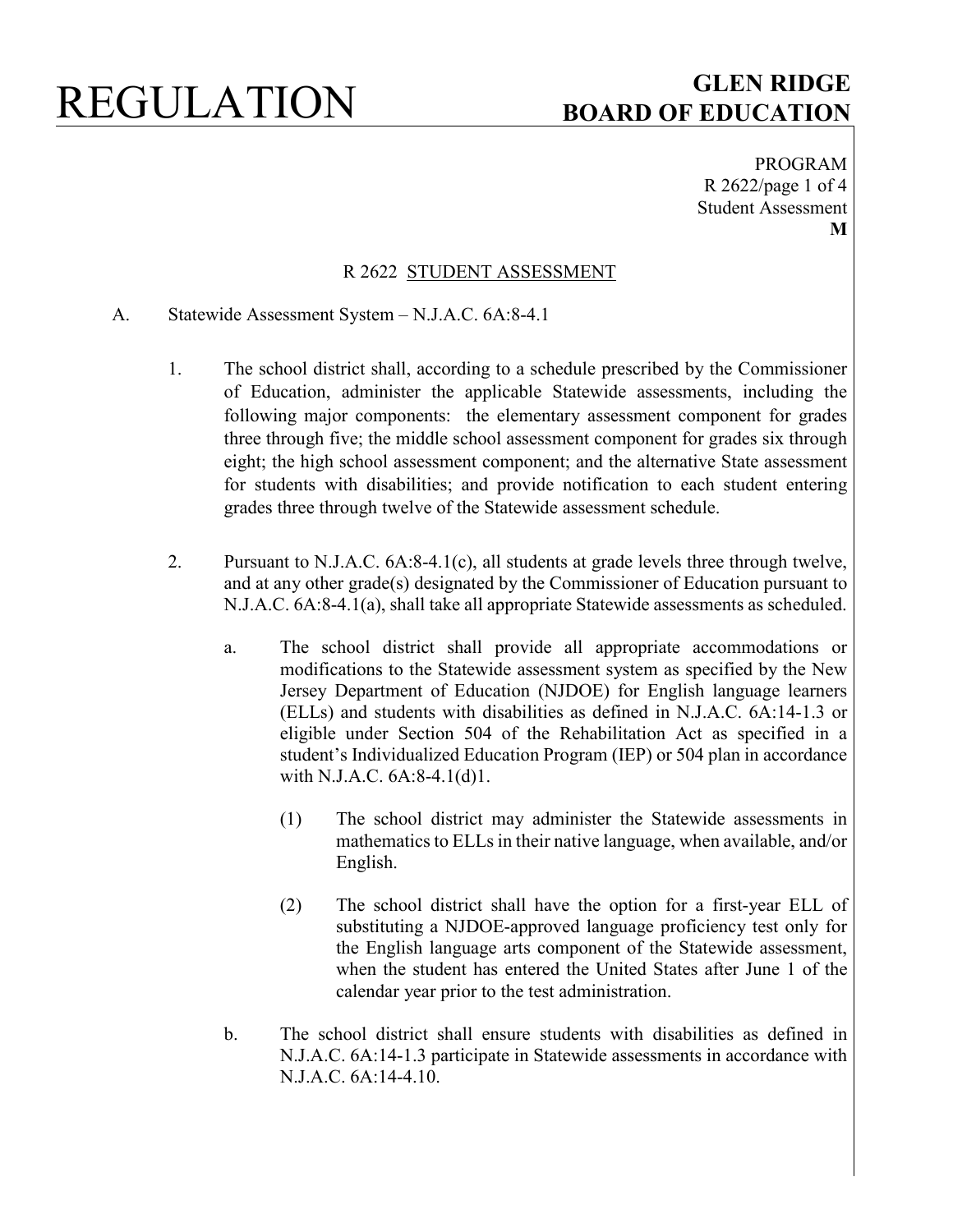PROGRAM R 2622/page 2 of 4 Student Assessment

- c. At specific times prescribed by the Commissioner of Education, the school district shall administer the alternative State assessment for students with disabilities to students with severe disabilities who cannot participate in other assessments due to the severity of their disabilities in accordance with N.J.A.C. 6A:8-4.1(d)3.
- d. The school district shall implement alternative ways for students to demonstrate graduation proficiency in accordance with N.J.A.C. 6A:8- 5.1(a)6, (f), (g), (h), or (i), as applicable.
- 3. Test Administration Procedures and Security Measures
	- a. The school district shall be responsible for ensuring the security of all components of the Statewide assessment system that are administered within the school district.
	- b. All Statewide assessments shall be administered in accordance with the NJDOE's required test administration procedures and security measures.
	- c. Any breach of such procedures or measures shall be immediately reported to the Superintendent or designee.
- B. Documentation of Student Achievement N.J.A.C. 6A:8-4.2
	- 1. After each test administration, the NJDOE shall provide the Superintendent the following:
		- a. Rosters of student performance in each content area;
		- b. Individual student reports; and
		- c. School and school district summary data, including school and school district means, numbers tested, and percent achieving at each performance level.
			- (1) The school district summary data shall be aggregated and disaggregated, and school summary data shall be disaggregated, for students with disabilities as defined in N.J.A.C. 6A:14-1.3 and for ELLs.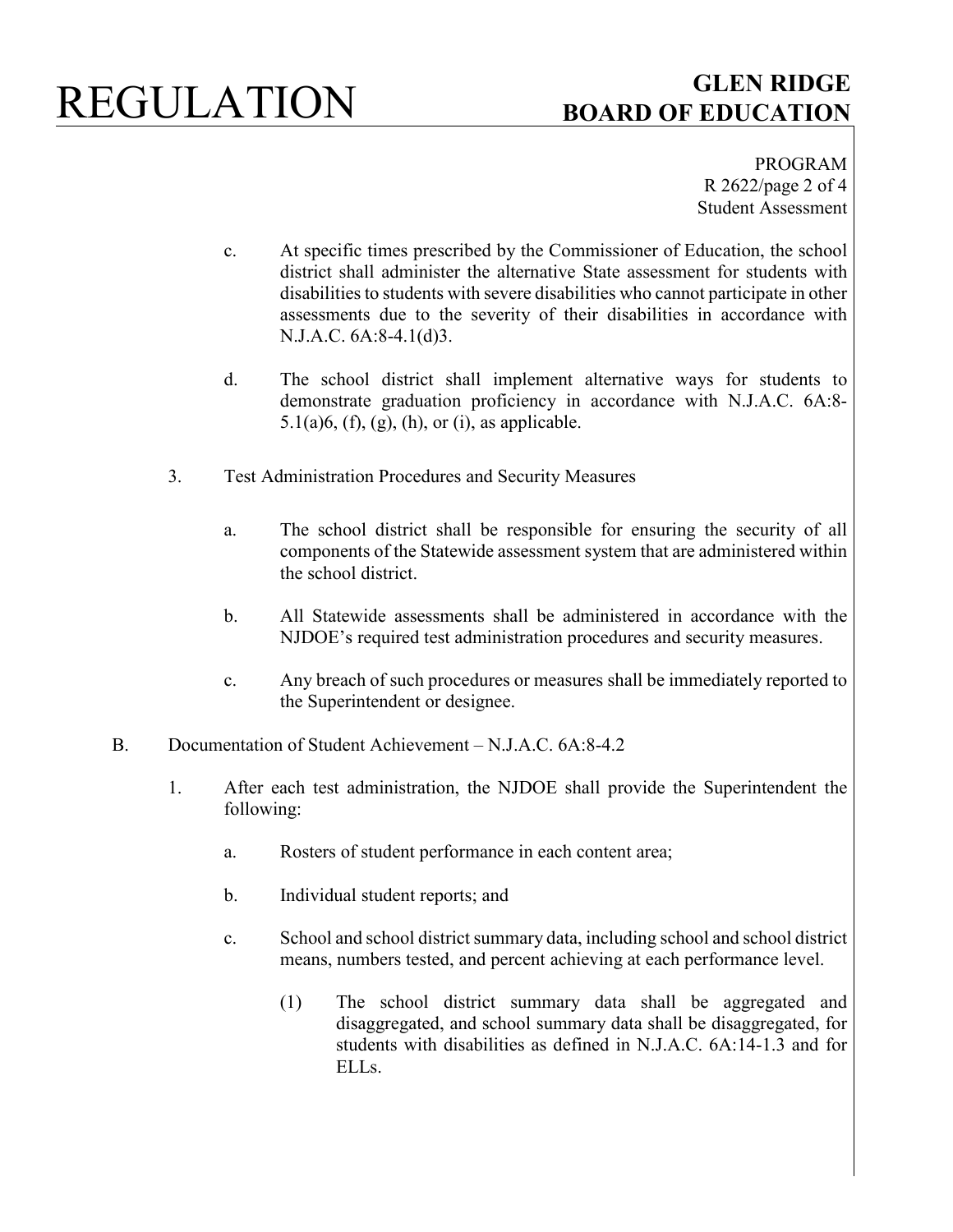PROGRAM R 2622/page 3 of 4 Student Assessment

- 2. The school district shall transmit within ten business days any official records, including transcripts, of students who transfer to other school districts or institutions.
- 3. The school district shall maintain an accurate record of each student's performance on Statewide assessments.
- 4. The school district shall maintain for every student a ninth grade through graduation transcript that contains the following, as available:
	- a. Results of all applicable State assessments, including assessments that satisfy graduation requirements set forth at N.J.A.C. 6A:8-5.1(a)6;
	- b. Results of any English language proficiency assessments according to N.J.A.C. 6A:8-5.1(h);
	- c. Evidence of instructional experience and performance in the New Jersey Student Learning Standards (NJSLS);
	- d. Evidence of technological literacy;
	- e. Evidence of career education instructional experiences and career development activities;
	- f. Evidence of State-issued occupational licenses and credentials, industryrecognized occupational credentials, and/or technical skill assessments for students enrolled in NJDOE-approved career and technical education programs pursuant to N.J.A.C. 6A:19-3.2; and
	- g. Any other information deemed appropriate by the school district.
- C. Accountability N.J.A.C. 6A:8-4.3
	- 1. The Superintendent shall report final results of annual assessments to the Board and members of the public at a public meeting within sixty days of receipt of the information from the NJDOE.
	- 2. The Superintendent shall provide educators, parents, and students with results of annual assessments as required under N.J.A.C. 6A:8-4.2(a) and B.1. above, within thirty days of receipt of information from the NJDOE.